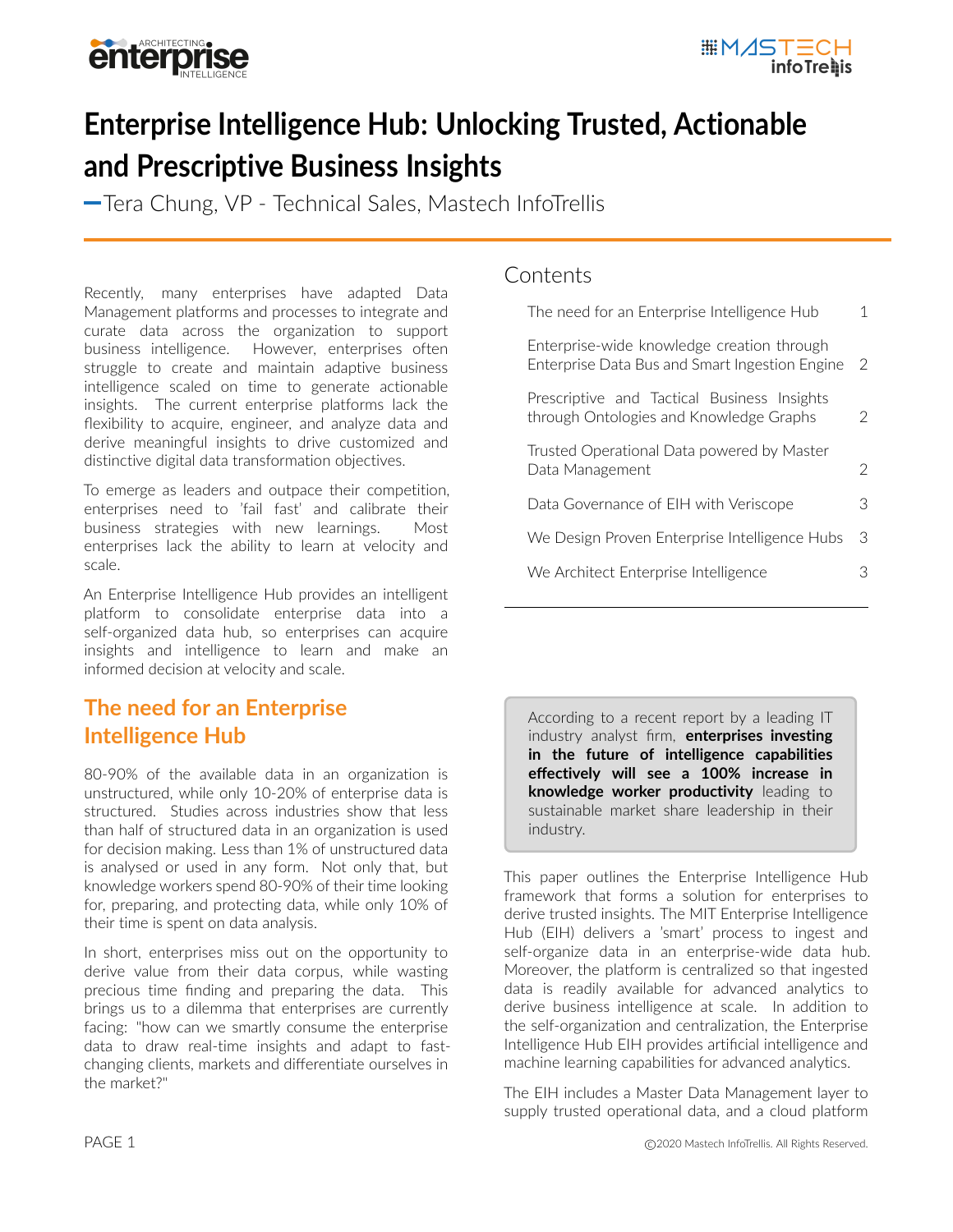



to leverage parallel and scalable solution architecture. With unmatched deployment experience, MIT provides an end-to-end managed enterprise intelligence hub service so that enterprises can focus on business transformation and achieve their business goals.

### **Enterprise-wide knowledge creation through Enterprise Data Bus and Smart Ingestion Engine**

#### **Enterprise Data Bus**

The Enterprise Data Bus (EDB) is an integration hub of the data fabric in the EIH. The EDB orchestrates data management, governance, and analytic tools to identify, centralize, and expose the entire corpus of enterprise data for ontologies and advanced analytics.

The EDB consolidates all the raw data from the enterprise – internal systems (ERP, CRM, etc.), external systems including structured (lead generators, etc.), and unstructured sources (social media, etc.) – into a single repository, a data ocean. A Data ocean is a highperforming and scalable environment that stores large volumes of raw data.

From the data ocean, the EDB cleanses, transforms, de-duplicates, standardizes the raw data, and then places them into a data lake. A data lake is another high-performing file system that stores the cleansed and organized data ready to be analyzed for further knowledge and insight discovery. Eventually, the EDB builds a self-organized data hub to provide visibility to all enterprise data and enable self-service analytics.

#### **Smart Ingestion Engine**

To facilitate the ingestion of vast amounts of data in various forms in an organization, the EIH leverages a Smart Ingestion Engine (SIE). The SIE is an AIdriven smart ingestion capability that automates data ingestion into the self-organized data hub in the EDB. Compared to traditional ETL (Extract, Transform. Load) tools that statically process structured data, the SIE provides dynamic ETL capability to ingest and digest unstructured documents.

The SIE can process a large volume of documents in different formats (e.g., Excel, PDF, etc.) and extract data on a document based on its respective position. The extracted data is standardized, denormalized, and prepared in a standard format for further analysis. It reduces the tens of thousands of hours of manual work performed by knowledge workers to a few hundreds of hours by automating the ingestion of unstructured

documents. It frees the knowledge workers' time and allows them to focus on real work – finding intriguing insights.

The SIE streamlines and automates processes through the data lifecycle. The SIE adapts and evolves to become smarter as it learns from the series of structured or unstructured files processed, increasing overall efficiency, agility, and productivity.

#### **Prescriptive and Tactical Business Insights through Ontologies and Knowledge Graphs**

While the data integrates seamlessly into the EIH using the Smart Ingestion Engine, Ontologies capture, gain, and apply in-depth domain-specific knowledge to the enterprise data for creating 'Knowledge Graphs.' Infused with Ontology-driven machine learning, Knowledge Graphs present knowledge in a graph to connect dots among various data domains to derive insights. Knowledge Graphs help make an observation easily, discover inferences by exploiting relationships, and draw better predictive insights.

Knowledge Graphs continuously evolve based on new evidence from raw data and additional insights discovered by advanced analytics. The newly discovered insights feedback into the previous Knowledge Graphs and inspire fresh insights are part of an ever-evolving loop. This allows enterprises to make prescriptive decisions rather than reactive decisions for reaching their business goals.

#### **Trusted Operational Data powered by Master Data Management**

Undoubtedly, Master Data Management (MDM) is at the core of the Enterprise Intelligence Hub. MDM operationalizes organizational data for real or near real-time transactions and is a reliable and scalable application that has been proven beyond doubt by existing clients.

Leading global IT research and advisory firms confirm **MDM is now a mainstream solution that every enterprise needs to adapt for their data hub strategy and a 360-degree view.**

MDM provides an accurate, consistent, and complete picture of multiple domains such as clients, employees, patients, products, accounts, vendors, and more. With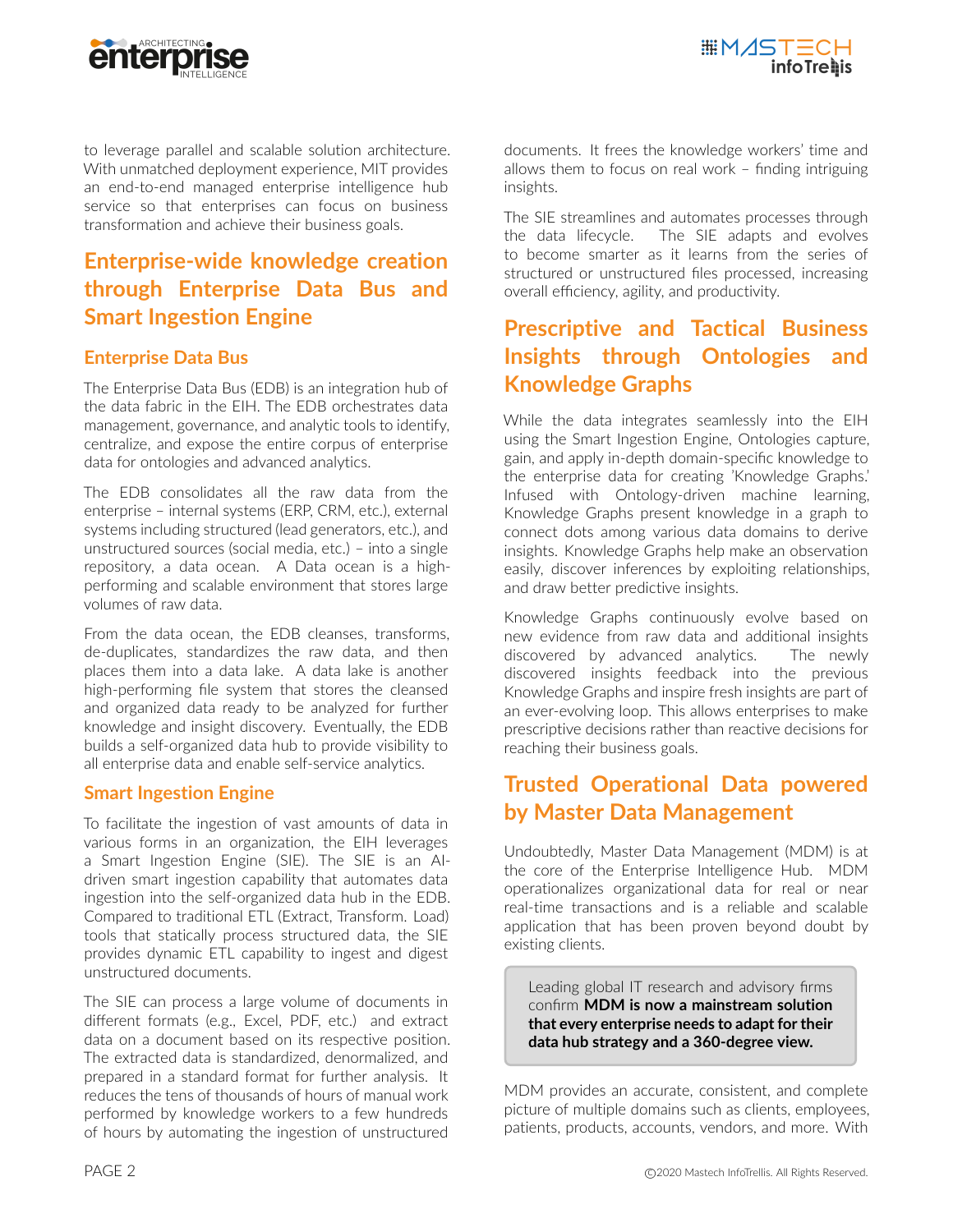



comprehensive and robust capabilities, including the industry-proven Probabilistic Matching Engine (PME), the MDM layer provides a single version of the truth for each domain.

MDM also forms a single, central repository that maintains data references from different sources, which helps track data origin. The MDM layer creates reliable reference points by connecting incoming data from various source systems with trusted data already in the MDM.

Data would not be reliable without MDM, and subsequently, the analytics and created business value would also be untrustworthy.

### **Data Governance of EIH with Veriscope**

A large part of enterprise data quality is ensuring a useful data governance framework. As part of MIT's Enterprise Intelligence Hub, Veriscope provides relational and analytical reporting on MDM transactional activities and its master data accuracy and profile visibility. Through Veriscope, enterprises can monitor activities within MDM to understand master data quality and composition. Veriscope generates a rich set of systems and business reports, which helps enterprises take the right data governance initiative at the right time so that security and compliance risks can be lowered.

#### **We Design Proven Enterprise Intelligence Hubs**

MIT's EIH is designed to give you the right kind of visibility into your enterprise data and provide analytical capabilities in a single platform to facilitate learning at velocity and scale. MIT's EIH can be delivered on any cloud platform as a managed service with 24\*7 support so that enterprises can focus on What matters most their business!

#### **We Architect Enterprise Intelligence**

At Mastech InfoTrellis we work to expose the entire corpus of enterprise data and leverage it with state of the art techniques from Decision & Data Science to accelerate enterprise learning. We would love to talk with you about it.